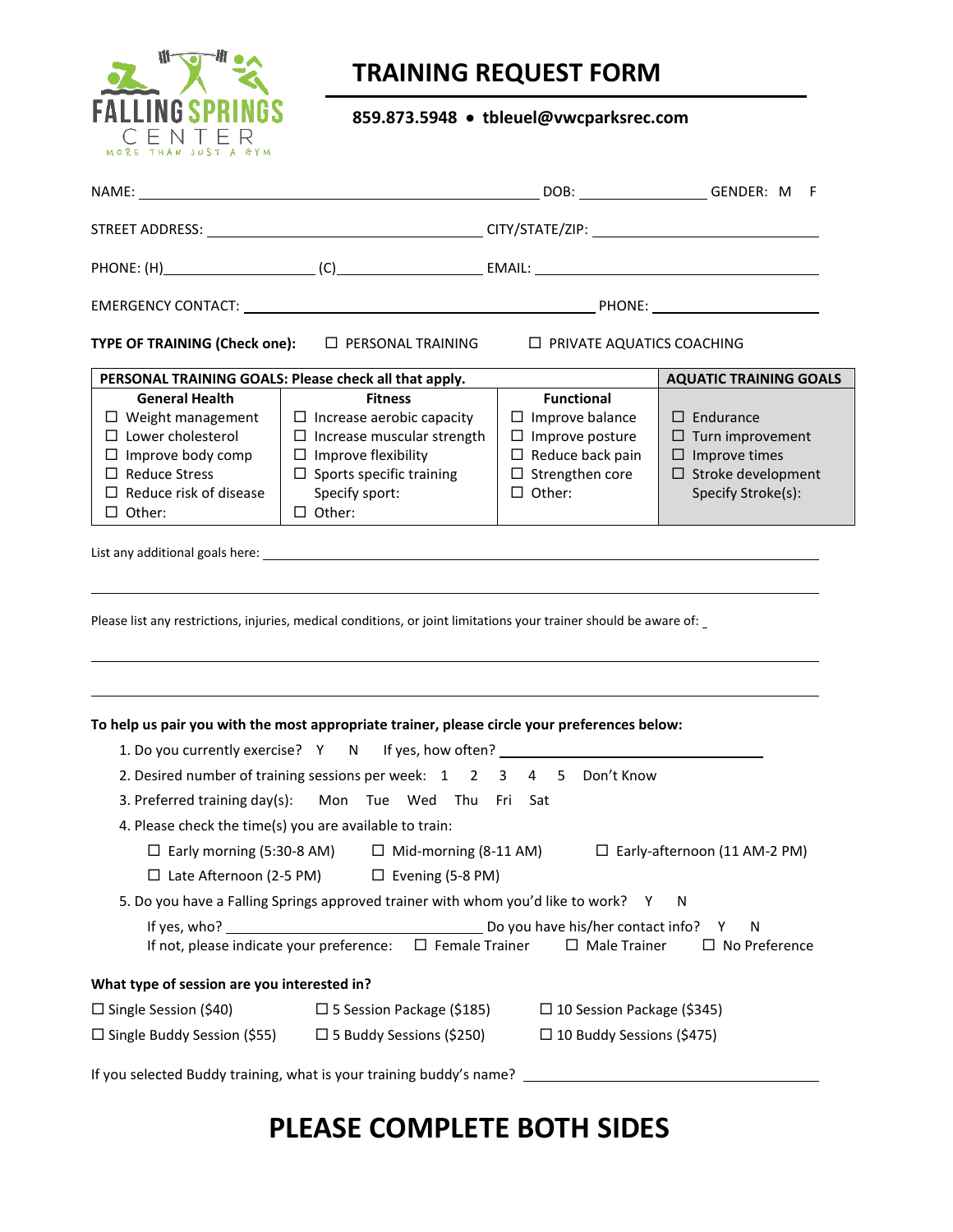

**THIS IS A RELEASE AND WAIVER OF LIABILITY, ASSUMPTION OF RISK, AND INDEMNITY AGREEMENT**  IN CONSIDERATION of being permitted to participate in any way in the ACTIVITY/ACTIVITIES, EACH OF THE UNDERSIGNED, for him/herself, his/her personal representatives, heirs, and next of kin:

- 1. HEREBY RELEASES, WAIVES, DISCHARGES AND COVENANTS NOT TO SUE the **Versailles‐Woodford County Parks & Recreation Department**, and all of their directors, officers, agents, volunteers and employees, (hereinafter referred to as "Releasees") FROM ALL LIABILITY TO THE UNDERSIGNED, his/her personal representatives, assigns, heirs and next of kin FOR ANY AND ALL LOSS OR DAMAGE, AND ANY CLAIM OR DEMANDS THEREFORE ON ACCOUNT OF INJURY AND/OR EXPOSURE TO INFECTIOUS SYNDROMES OR DISEASES TO THE PERSON OR PROPERTY OR RESULTING IN ILLNESS AND/OR DEATH OF THE UNDERSIGNED ARISING OUT OF OR RELATED TO THE EVENT(S), WHETHER CAUSED BY THE NEGLIGENCE OF THE RELEASEES OR OTHERWISE. BY PARTICIPATING OR ATTENDING THIS EVENT YOU ASSUME ALL RISKS WHETHER KNOWN OR UNKNOWN.
- 2. HEREBY AGREES TO INDEMNIFY AND SAVE AND HOLD HARMLESS the Releasees and each of them FROM ANY LOSS, LIABILITY, DAMAGE, OR COST they may incur arising out of or related to the EVENT(S) WHETHER CAUSED BY THE NEGLIGENCE OF THE RELEASEES or otherwise.
- 3. HEREBY acknowledges that THE ACTIVITIES OF THE EVENT(S) MAY BE DANGEROUS and involve the risk of exposure to infectious syndromes and diseases, serious illness, injury and/or death and/or property damage and he/she ASSUMES FULL RESPONSIBILITY FOR ANY RISK WHATSOEVER, INCLUDING BUT NOT LIMITED TO BODILY INJURY, EXPOSURE, DEATH OR PROPERTY DAMAGE arising out of or related to the ACTIVITY/ACTIVITIES whether caused by the NEGLIGENCE OF RELEASEES or otherwise.

I HAVE READ THIS RELEASE AND WAIVER OF LIABILITY, ASSUMPTION OF ALL RISK, AND INDEMNITY AGREEMENT, FULLY UNDERSTAND ITS TERMS, UNDERSTAND THAT I HAVE GIVEN UP SUBSTANTIAL RIGHTS BY SIGNING IT, AND HAVE SIGNED IT FREELY AND VOLUNTARILY WITHOUT ANY INDUCEMENT, ASSURANCE OR GUARANTEE BEING MADE TO ME AND INTEND MY SIGNATURE TO BE A COMPLETE AND UNCONDITIONAL RELEASE OF ALL LIABILITY TO THE GREATEST EXTENT ALLOWED BY LAW.

 $\overline{a}$ PARTICIPANT'S NAME DATE OF BIRTH (M/D/YY):

l PARTICIPANT'S SIGNATURE (IF OVER 18): DATE:

#### **PARENT OR LEGAL GUARDIAN ACKNOWLEDGEMENT (IF PARTICIPANT IS UNDER AGE 18)**

I represent and warrant that I am the parent or legal guardian of  $\frac{1}{2}$  and  $\frac{1}{2}$  and that I  $\frac{1}{2}$  and that I have received, read, and understood the foregoing Release and Waiver. I fully consent to and voluntarily execute said Release and Waiver on Minor's behalf. I acknowledge and agree that all representations, consents, agreements, grants, waivers, authorizations, indemnifications, and releases herein shall be regarded as made by me on behalf of the Minor and shall be binding on me and the Minor.

Furthermore, in consideration of Releasees possibly including me and/or Minor in the Event, I hereby agree to be bound by and to perform all of the terms and conditions of the foregoing Release and Waiver (including, without limitation, the provisions regarding release of all claims), as such terms and conditions may relate to my participation and/or the participation of the Minor in the Event, if any.

PARENT/GUARDIAN'S SIGNATURE DATE

PRINTED NAME: THE RELATIONSHIP TO MINOR:

l